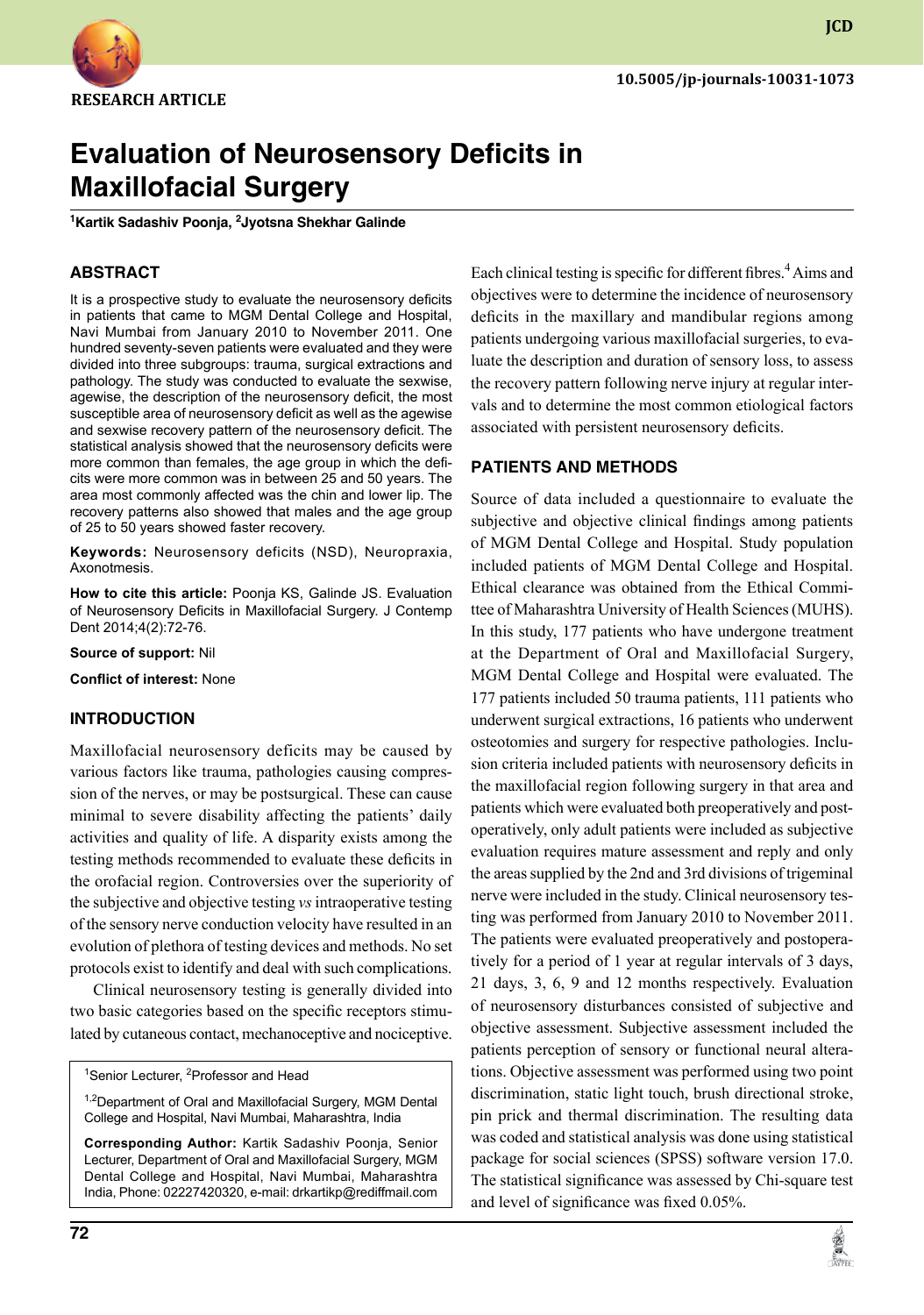#### **RESULTS**

In the fracture subgroup, out of 50 patients 29 patients had neurosensory deficit (58%) and 21 patients (42%) had normal sensation. In the surgical extractions subgroup, 5 patients (5%) had neurosensory deficits while 106 patients (95%) had a normal sensation. In the miscellaneous subgroup, 6 patients (37%) had neurosensory deficit while 10 patients (63%) showed normal sensation. This had a Pearson chisquare value of 49.988 with df of two significance was 0.0001 which means it was highly significant that the neurosensory deficits were more common the fracture group (Fig. 1).

In the fracture subgroup in males, 20 patients (43%) showed normal sensation while 28 patients (57%) showed neurosensory deficit while in females 1 patient (50%) showed normal sensation and 1 patient (50%) showed neurosensory deficit. In surgical extractions subgroup in males, 68 patients  $(94%)$  showed normal sensation while 4 patients  $(6%)$ showed neurosensory deficit while in females 38 patient (97%) showed normal sensation and 1 patient (3%) showed neurosensory deficit. In miscellaneous subgroup in males 4 patients (50%) showed normal sensation while 4 patients (50%) showed neurosensory deficit while in females 6 patient (75%) showed normal sensation and 2 patient (25%) showed neurosensory deficit. Pearson Chi-square test showed that neurosensory deficits showed more predilections for men with a value of 6.971, df of 1, significance of 0.008 (Fig. 2).

In the fracture subgroup according to age, 5 patients (24%) were below 25 years, 15 patients (71%) were between 25 and 50 years and 1 patient (5%) was above 50 years. In the surgical extractions subgroup, 38 patients (36%) were below 25 years, 68 patients (64%) were between 25 and 50 years. In the miscellaneous subgroup, 5 patients (50%) were below 25 years and 5 patients (50%) were between 25 and 50 years. Among the 40 patients with neurosensory deficits in fracture subgroup 12 (41%) were below 25 years

and 17 (59%) were between 25 and 50 years of age. In the surgical extraction subgroup, 2 (40%) were below 25 years, 1 (20%) was between 25 and 50 years and 2 (40%) were above 50 years. In the miscellaneous subgroup, 4 (67%) were below 25 years and 2 (33%) were between 25 and 50 years (Fig. 3).

The evaluation of site of neurosensory deficit showed more predilection for lower lip and chin seen in 23 (13%) cases out of 177 patients. This study showed the Pearson chi-square test significant with a value of 16.204, df 10 and significance value of 0.003 (Fig. 4).

The evaluation of description of neurosensory deficit showed that 29 patients (16%) of 177 patients had a decreased sensation (Fig. 5).

The recovery patterns for the males in the fracture subgroup were 13 of the patients recovered sensation after 6 months and 9 patients recovered after 1 year while 6 patients did not recover while for the females 1 patient did not recover after the valuation period of 1 year. In the surgical extractions subgroup, 1 male and 1 female recovered sensation after 1 year of evaluation period while 3 males did not recover after the 1 year evaluation period. In the miscellaneous group, 1 male and 1 female recovered after 1 year while 3 males and 1 female did not recover after the evaluation period. On the whole the among the males 13 recovered sensation after 6 months while 11 patients recovered after 1 year while 12 patients did not recover after 1 year evaluation period. Among the females, 2 recovered after 1 year evaluation period while 2 did not recover (Fig. 6).

The recovery patterns as per the age of the patient showed that in the fracture subgroup among the age group below 25 years, 4 patients recovered after 6 months and 3 patients recovered after 1 year while 2 patients did not recover and in the age group between 25 and 50 years, 10 patients recovered after 6 months and 10 patients recovered after 1 year while 5 patients did not recover. In surgical extractions subgroup among the age group below 25 years 1 patient recovered after 1 year 4 patients while 1 patient did not recover, in



*Journal of Contemporary Dentistry, May-August 2014;4(2):72-76* **73**



**Fig. 1:** Groupwise distribution of neurosensory deficits **Fig. 2:** Sexwise distribution of neurosensory deficits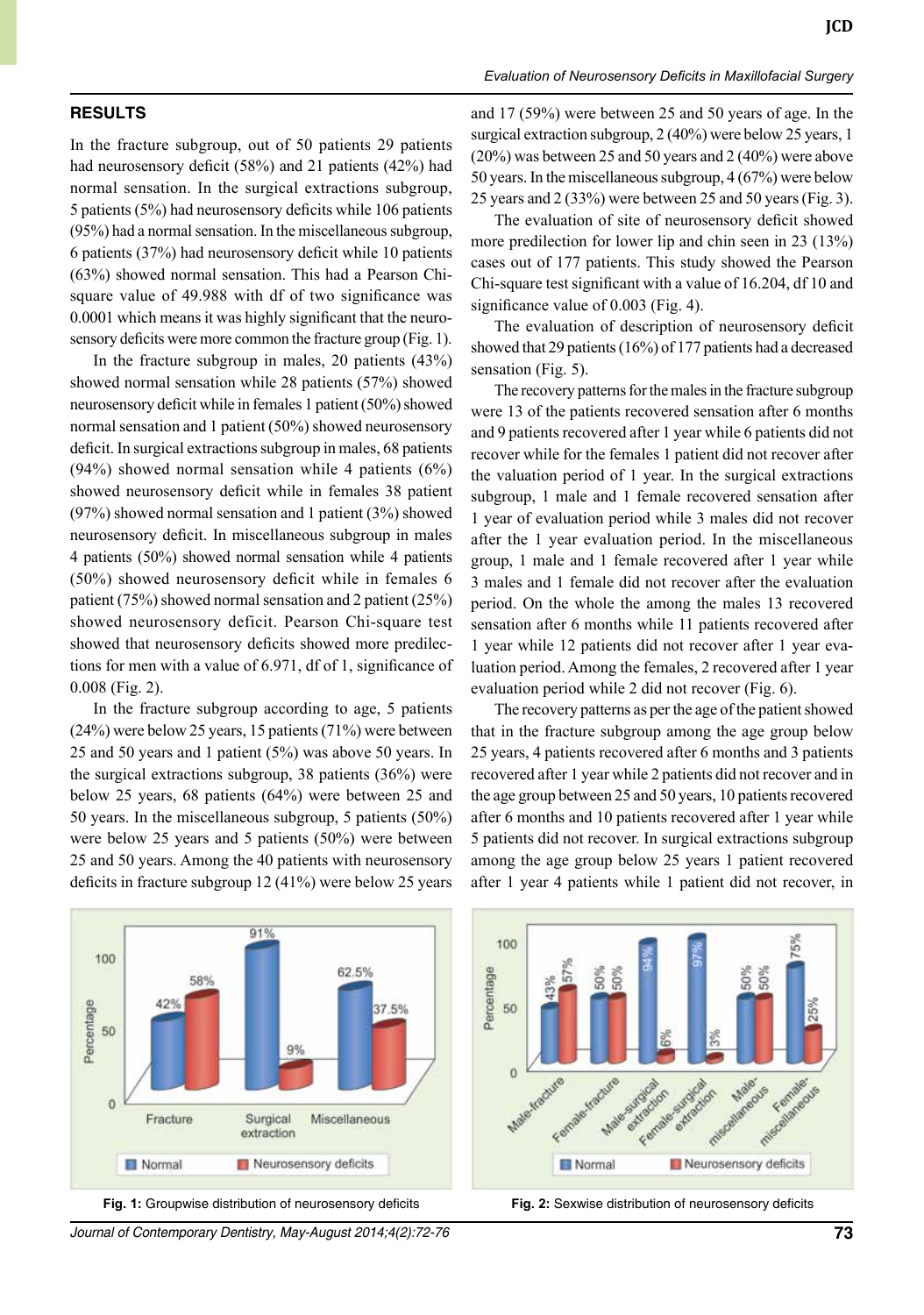the age group between 25 and 50 years, 1 patient did not recover and in the age group of more than 50 years 1 patient recovered after 1 year while 1 patient did not recover. In miscellaneous subgroup in the age group of below 25 years 1 patient recovered after 1 year while 3 patients did not recover and among the age group between 25 and 50 years 1 patient recovered after 1 year while 1 patient did not recover. On the whole in the age group below 25 years 4 patients recovered after 6 months while 5 patients recovered after 1 year and 6 patients did not recover. In the age group between 25 and 50 years 11 patients recovered after 1 year while 10 patients recovered after 6 months and 6 patients did not recover. In the age group above 50 years 1 patient recovered after 1 year while 1 patient did not recover (Fig. 7).

## **DISCUSSION**

The total number of patients included in this study were 177 out of these 40 patients had a neurosensory deficit. In the fracture subgroup, out of 50 patients 29 (58%) suffered





**Fig. 5:** Distribution of neurosensory deficits according to patient perception

from neurosensory deficits. In the surgical extractions subgroup out of 111 patients  $5 (5%)$  out of which  $4 (4%)$  were IAN deficits and 1 (1%) were lingual nerve deficits. In the miscellaneous subgroup, out of 16 patients 6 (37%) had neurosensory deficits. The miscellaneous subgroup was subdivided into osteotomy and pathology categories. The osteotomy category showed 3 cases BSSO (setback) all of which showed postoperative neurosensory deficit (100%) and 2 of them persisted for more than 1 year. From the pathology subgroup, 3 patients had neurosensory deficit out of which 2 patients did not recover after 1 year follow-up.

The higher incidence of the neurosensory deficit among patients undergoing the BSSO procedure was similar to that seen by other authors.<sup>1,2</sup>

The reasons for such a high degree of NSDs are as follows:

• Authors using intraoperative recording of somatosensory, evoked potentials indicated that the initial medial retraction of the inferior alveolar neurovascular bundle during the preparation of the osteotomy cuts was the consistent factor for neuropraxia.3



**Fig. 3:** Agewise distribution of neurosensory deficits **Fig. 4:** Areawise distribution of neurosensory deficits



**Fig. 6:** Sexwise evaluation of recovery

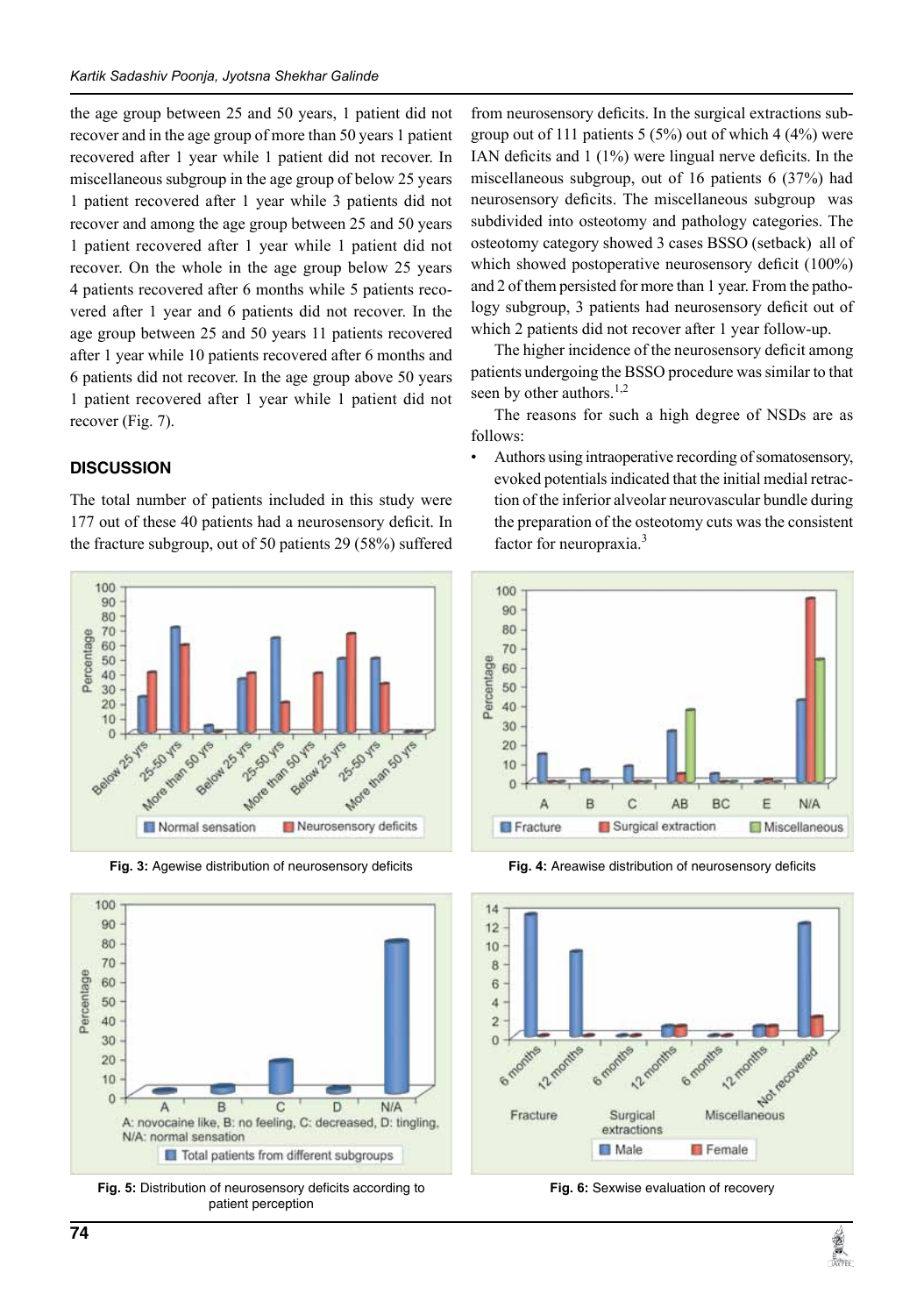

**Fig. 7:** Agewise evaluation of recovery

- The highest risk of nerve injury was at the time of actual split.<sup>5,6</sup>
- Bad split occurring at the time of surgery also could lead to sensorial changes.
- Subsequent fixation of the osteotomised segments with the bicortical screws may injure the inferior alveolar nerve during drilling or screw placement. It is therefore likely that compression of the nerve during fixation is one of the major reason for nerve dysfunction.<sup>1</sup>
- There is evidence in literature which states that setback procedures may compress the bundle at its point of entry into the medial aspect of the ramus whereas the advancement procedures increase the dimension of the mandibular foramen and decompress the nerve but increasing advancement may lead to traction neuropraxia.7 Genderwise our study was significant since there was definite predilection for males found in the study.

The surgical extraction subgroup showed that the inferior alveolar nerve was affected 0.03% while lingual nerve was affected in 0.009% of the cases. Previous literature has showed a range of 0.26 to 8.4% for inferior alveolar nerve deficits while for lingual nerve deficits it is  $0.1$  to  $22\%$ .<sup>11</sup> The less percentage of NSD in our study may be attributed to the technique followed. Surgical extractions of all the cases was from buccal approach and since lingual split technique was not used, there were minimum chances of damaging the lingual nerve. Also due to better preoperative assessment of the relation of the tooth to the inferior alveolar canal and modified surgical technique. Due to these reasons, the nerve deficits in this subgroup could be less compared to previous studies.

In the subgroup of fracture patients out of the 29 patients with neurosensory deficit 28 were males 1 was a female. Maximum patients were in the age group of 25 to 50 years (64%).

The anatomical course of the inferior alveolar nerve and infraorbital nerve make them susceptible to nerve damage

following fracture of the facial skeleton. Both these nerves pass through relatively narrow bony canals where small fragments of bone or edema inside the canal lead to longer period of compression. Similarly, soft tissue associated with the emergence of inferior alveolar nerve at mental foramen and infraorbital nerve at infraorbital foramen of have scarce protection from direct trauma.<sup>8</sup>

Specifically fractures displaced greater than 5 mm had a 6 fold increased risk for an adverse effect on the neurosensory score after treatment compared to patients with fracture displacement 5 mm or less. $10$ 

Patients with normal post injury and pretreatment neurosensory scores have 25 fold increased risk of a worse neurosensory score after treatment compared with abnormal postinjury/pretreatment scores.<sup>9</sup>

 Griffith et al have emphasized that in the event of lingual or inferior alveolar nerve damage associated with medially displaced condyle it is advisable to obtain a computed tomography (CT) scan to assess the precise anatomic location of the foramen ovale.

Of the various neurosensory testing modalities used in assessing neurosensory deficits the 2-point discrimination was the most useful.

However, the brush directional stroke too could be useful indicator as brush directional stroke requires complex integrated sensory function that could be lost secondary to deaffrentiation changes in the synaptic integration centers accompanying loss of peripheral nerves.

The thermal discrimination is not very reliable. The maintenance of thermal discrimination in this study group has several limitations in that the test would be positive in spite of a true negative with regard to neurosensory deficits. This could be attributed to the small fibers, such as C and A delta fibers as they are able to regenerate faster.

Light touch is also a representative standard of neurosensory testing. Although, the test is not very reliable it can be thought to be reproducible time and again.

Pin prick might show sensitivity but may not be a very reliable method.

In this study, the objective evaluations done were quite significant according to the statistics provided. The objective tests showed that 7 patients in the fracture subgroup, 3 patients in the surgical extractions subgroup and 4 patients in the miscellaneous subgroup showed neurosensory deficit while 3 patients with maxillary deficits and 11 patients with mandibular deficits did not show recovery.

#### **CONCLUSION**

The study evaluated 177 patients. For ease of evaluation the sample size was categorized into the fracture, surgical extractions and miscellaneous (osteotomy and pathology)